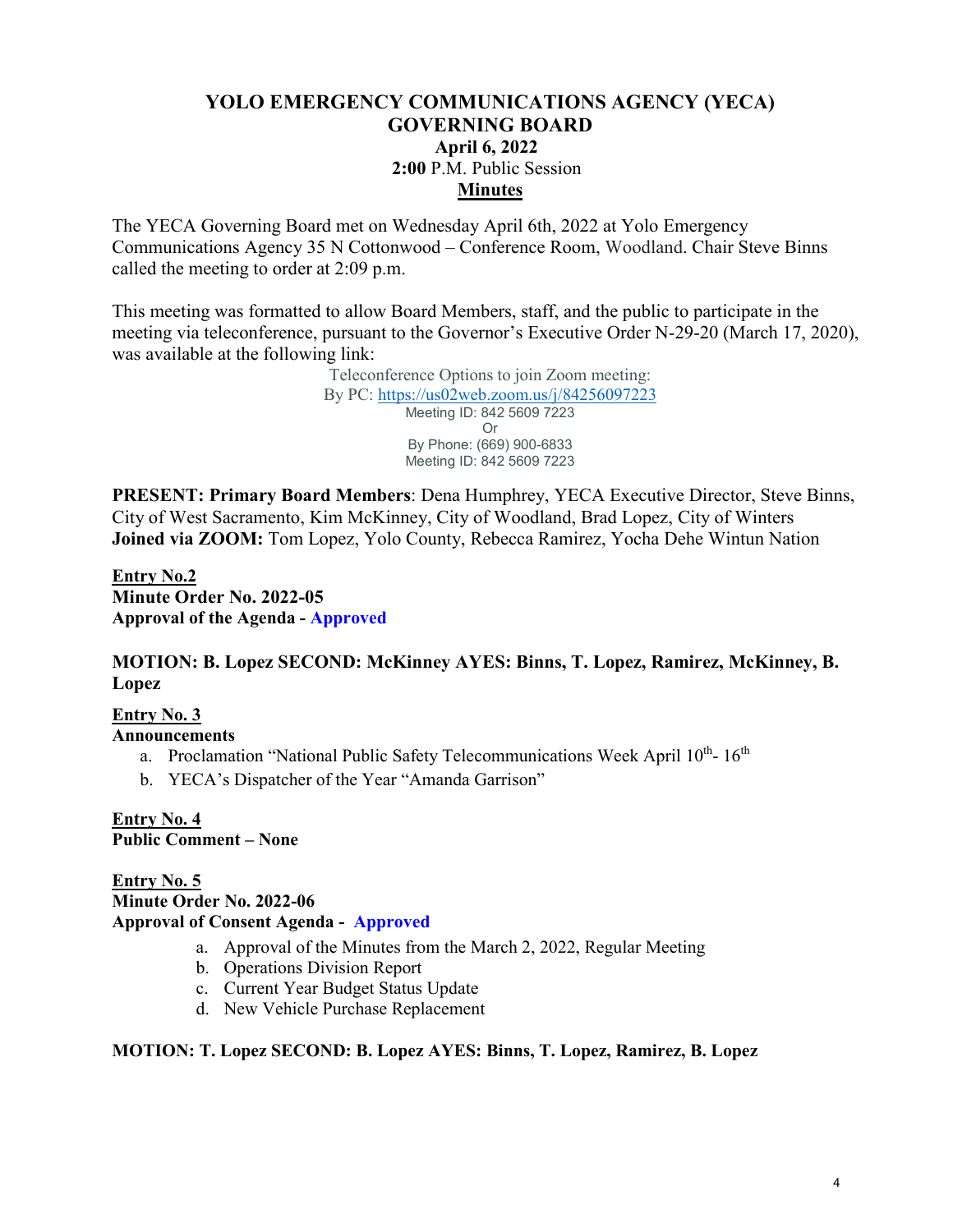# **Entry No. 6**

## **Old Business**

a. YECA Building Prospects- ED Humphrey advised to get discussions back on track with potential funding for the YECA remodel. Chair Binns informed he would be meeting with his City Manager. ED Humphrey is tentatively looking at a July timeframe to hold a meeting to give a brief overview of the agency and a walking tour; potential dates will be sent in an e-mail to board members.

## **Entry No. 7**

### **Minute Order No. 2022-07 Proposed Agency Financial Compensation Packages for periods July 1, 2022 thru June 30, 2025 – Voted Item - Approved**

- a. YCDA MOU Staff Summary
- b. New YCDA MOU
- c. Non-represented Compensation Package
- d. Admin Specialist II Position Upgrade "Confidential"
- e. Admin Specialist II- Confidential Job Description
- f. New Agency Benefit Summary
- g. New Agency Salary Schedule

Note for Items (d.) Admin Specialist II Position Upgrade "Confidential" & (e) Admin Specialist II-Confidential Job Description included a typo in the position title. The correct official title for this position is Sr. Administrative Specialist – Confidential.

## **MOTION: Ramirez SECOND: McKinney AYES: Binns, T. Lopez, Ramirez, B. Lopez, McKinney**

## **Entry No. 8**

## **FY22/23 Proposed Draft Budget & Presentation - \*Info Only**

- a. FY22/23 Proposed Budget
- b. FY22/23 Proposed CIP Summary
- c. FY22/23 Proposed CIP 5-Year Forecast
- d. FY22/23 Proposed Position Table

ED Humphrey presented Surplus Fund Balance Proposal ideas with the Yocha Dehe Community Grant not yet approved. Chair Binns and Board Members Ramirez and Lopez suggested bringing back surplus fund amounts discussions prior to the start of the fiscal year to redistribute surplus funds setting aside a portion to match this grant if the grant is approved. In addition, Board Member McKinney expressed providing more specific information with the Draft Budget including three years of information versus the one year provided for comparison for future budget proposals.

## **Entry No. 9 Next Scheduled JPA Board Meeting Date May 4, 2022**

#### **Entry No. 10 Items for Future Meeting Agenda**

- a. FY22/23 Budget
- b. ED Annual Evaluation
- c. After Hours Records